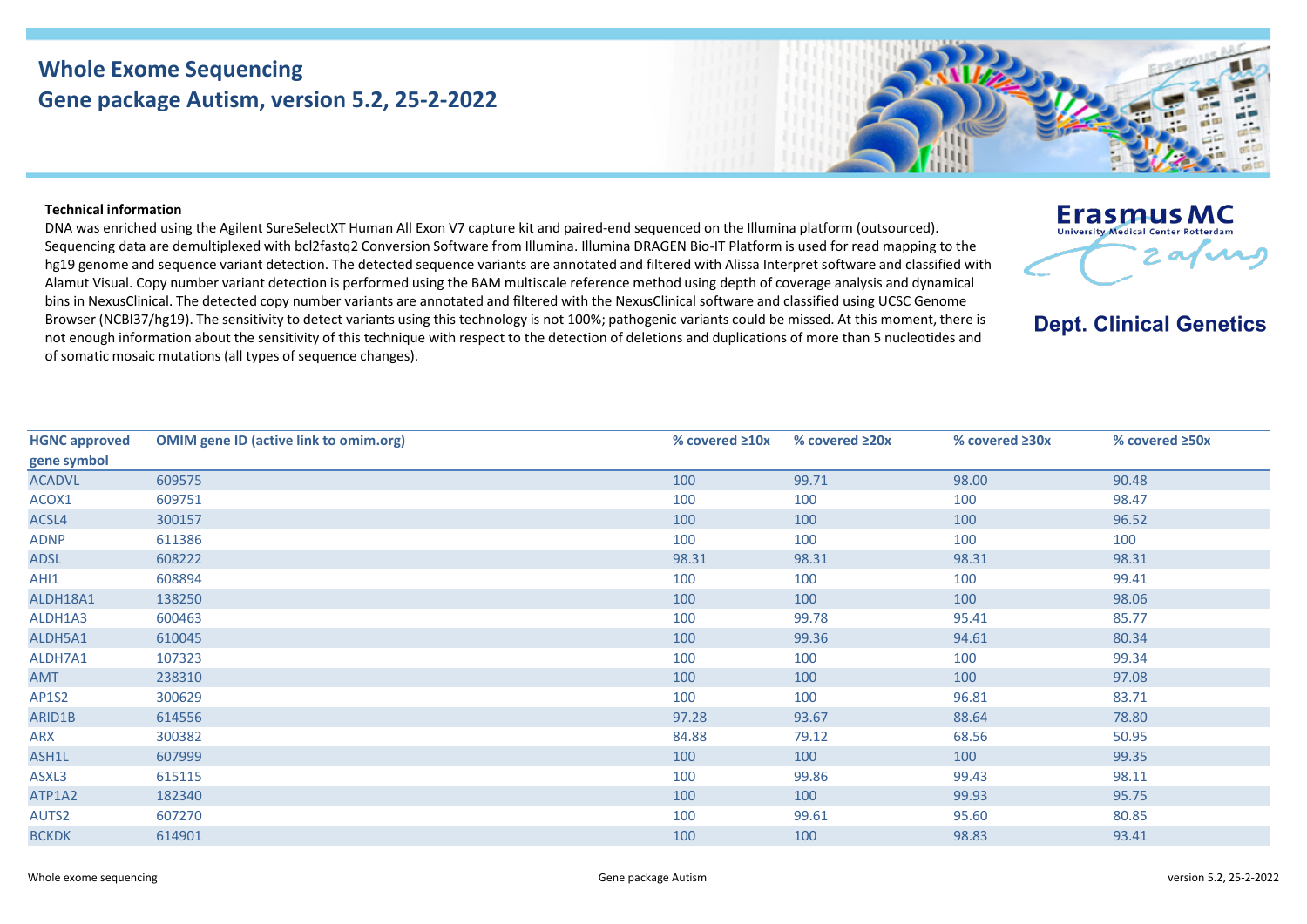| <b>HGNC approved</b> | <b>OMIM gene ID (active link to omim.org)</b> | % covered $\geq 10x$ | % covered $\geq 20x$ | % covered ≥30x | % covered ≥50x |
|----------------------|-----------------------------------------------|----------------------|----------------------|----------------|----------------|
| gene symbol          |                                               |                      |                      |                |                |
| <b>BRAF</b>          | 164757                                        | 95.04                | 94.58                | 93.81          | 88.27          |
| C12orf57             | 615140                                        | 100                  | 100                  | 100            | 100            |
| CACNA1C              | 114205                                        | 100                  | 100                  | 99.65          | 97.43          |
| CAMTA1               | 611501                                        | 98.81                | 98.81                | 98.28          | 93.48          |
| <b>CBS</b>           | 613381                                        | 100                  | 100                  | 100            | 100            |
| CDKL5                | 300203                                        | 100                  | 99.94                | 98.62          | 93.38          |
| CDKN1C               | 600856                                        | 84.56                | 72.52                | 60.78          | 51.01          |
| CHD <sub>2</sub>     | 602119                                        | 100                  | 99.69                | 98.24          | 91.83          |
| CHD7                 | 608892                                        | 100                  | 100                  | 99.89          | 98.69          |
| CHD <sub>8</sub>     | 610528                                        | 100                  | 100                  | 100            | 99.48          |
| CLN8                 | 607837                                        | 100                  | 100                  | 100            | 100            |
| CNTNAP2              | 604569                                        | 100                  | 100                  | 99.59          | 97.84          |
| COL18A1              | 120328                                        | 100                  | 99.84                | 98.50          | 87.55          |
| <b>CREBBP</b>        | 600140                                        | 100                  | 99.21                | 97.19          | 91.73          |
| <b>CTCF</b>          | 604167                                        | 100                  | 97.46                | 92.00          | 84.96          |
| CTNNB1               | 116806                                        | 100                  | 100                  | 100            | 100            |
| DCHS1                | 603057                                        | 100                  | 100                  | 100            | 99.67          |
| <b>DCX</b>           | 300121                                        | 100                  | 100                  | 98.63          | 88.82          |
| DEAF1                | 602635                                        | 96.67                | 89.74                | 83.62          | 77.57          |
| DEPDC5               | 614191                                        | 100                  | 99.98                | 99.37          | 97.07          |
| DHCR7                | 602858                                        | 100                  | 100                  | 99.42          | 94.57          |
| <b>DMD</b>           | 300377                                        | 100                  | 100                  | 99.57          | 95.52          |
| <b>DMPK</b>          | 605377                                        | 100                  | 100                  | 98.05          | 86.94          |
| DYRK1A               | 600855                                        | 100                  | 100                  | 100            | 98.70          |
| EHMT1                | 607001                                        | 99.08                | 99.04                | 97.01          | 92.86          |
| EIF4E                | 133440                                        | 100                  | 100                  | 100            | 83.02          |
| FGD1                 | 300546                                        | 100                  | 98.24                | 94.73          | 84.21          |
| FOXG1                | 164874                                        | 99.76                | 95.53                | 92.84          | 88.20          |
| FOXP1                | 605515                                        | 100                  | 100                  | 100            | 96.07          |
| FTSJ1                | 300499                                        | 100                  | 100                  | 100            | 99.09          |
| GABRB3               | 137192                                        | 100                  | 100                  | 100            | 100            |
| <b>GAMT</b>          | 601240                                        | 100                  | 96.09                | 87.27          | 77.84          |
| <b>GATM</b>          | 602360                                        | 100                  | 100                  | 100            | 99.38          |
| <b>GCSH</b>          | 238330                                        | 100                  | 79.89                | 72.86          | 70.19          |
| <b>GLDC</b>          | 238300                                        | 100                  | 100                  | 99.76          | 97.44          |
| <b>GLYCTK</b>        | 610516                                        | 100                  | 100                  | 100            | 97.11          |
| <b>GNS</b>           | 607664                                        | 100                  | 97.83                | 96.15          | 93.60          |
| GRIA3                | 305915                                        | 100                  | 100                  | 100            | 100            |
| GRIN2A               | 138253                                        | 100                  | 100                  | 100            | 99.42          |
| GRIN2B               | 138252                                        | 100                  | 100                  | 100            | 98.83          |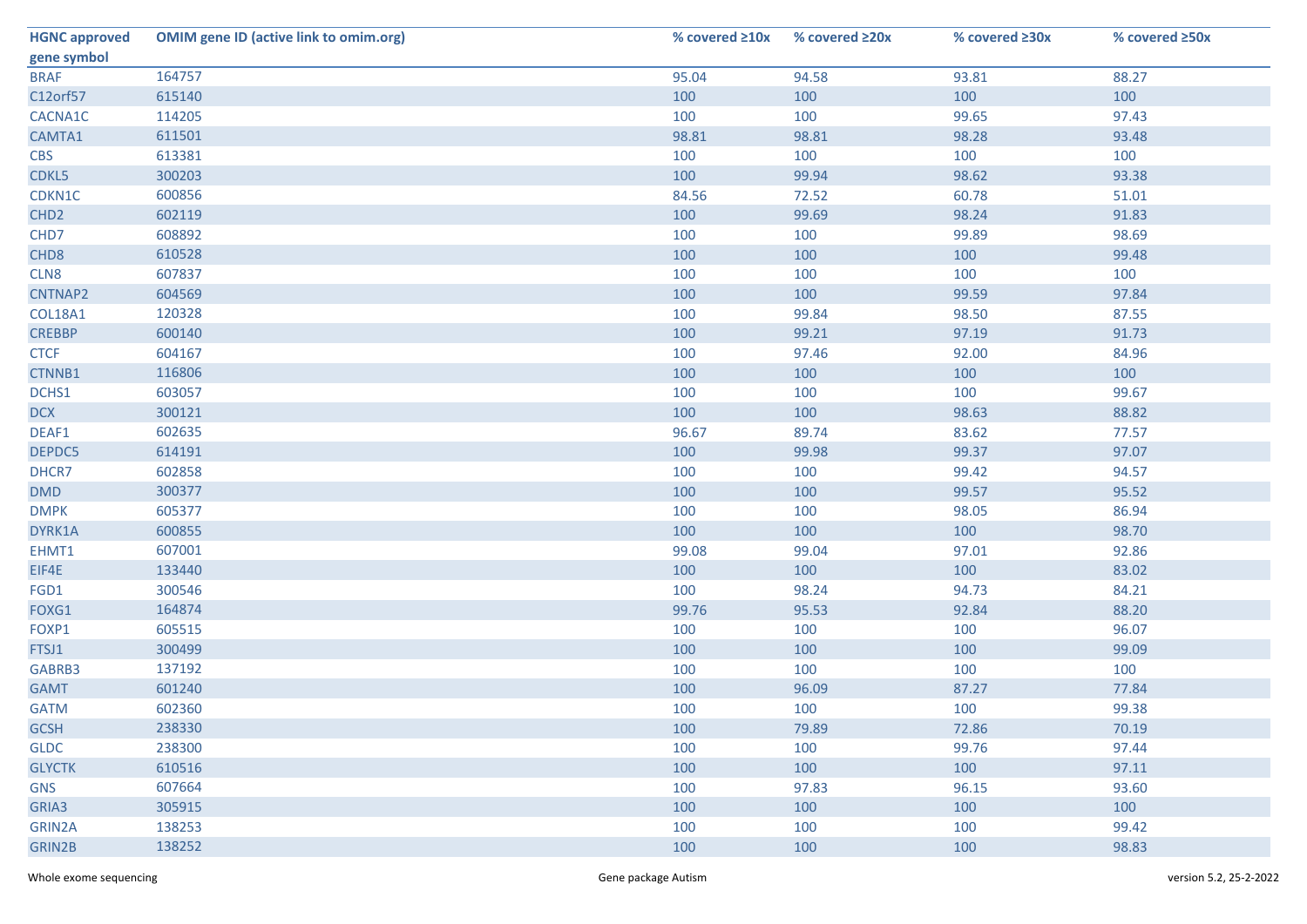| <b>HGNC approved</b> | <b>OMIM gene ID (active link to omim.org)</b> | % covered $\geq 10x$ | % covered $\geq 20x$ | % covered $\geq 30x$ | % covered $\geq$ 50x |  |
|----------------------|-----------------------------------------------|----------------------|----------------------|----------------------|----------------------|--|
| gene symbol          |                                               |                      |                      |                      |                      |  |
| H <sub>19</sub>      | 103280                                        | No coverage data     |                      |                      |                      |  |
| HCN1                 | 602780                                        | 100                  | 100                  | 100                  | 99.12                |  |
| <b>HDC</b>           | 142704                                        | 100                  | 100                  | 100                  | 99.10                |  |
| <b>HEPACAM</b>       | 611642                                        | 100                  | 98.27                | 84.11                | 76.08                |  |
| HERC <sub>2</sub>    | 605837                                        | 97.39                | 95.24                | 92.48                | 87.19                |  |
| <b>HGSNAT</b>        | 610453                                        | 94.18                | 93.42                | 91.23                | 83.05                |  |
| HOXA1                | 142955                                        | 100                  | 100                  | 100                  | 100                  |  |
| IGF <sub>2</sub>     | 147470                                        | 100                  | 100                  | 100                  | 96.83                |  |
| IL1RAPL1             | 300206                                        | 100                  | 100                  | 99.50                | 96.00                |  |
| <b>INPP5E</b>        | 613037                                        | 99.81                | 98.05                | 95.85                | 88.74                |  |
| IQSEC2               | 300522                                        | 98.22                | 95.90                | 91.53                | 68.34                |  |
| KCNQ10T1             | 604115                                        | No coverage data     |                      |                      |                      |  |
| KMT5B                | 610881                                        | 100                  | 100                  | 100                  | 97.70                |  |
| L2HGDH               | 609584                                        | 100                  | 100                  | 99.62                | 91.41                |  |
| <b>MAB21L2</b>       | 604357                                        | 100                  | 100                  | 100                  | 99.36                |  |
| MAGEL2               | 605283                                        | 100                  | 100                  | 99.73                | 93.03                |  |
| <b>MAOA</b>          | 309850                                        | 100                  | 100                  | 100                  | 97.95                |  |
| MAP2K1               | 176872                                        | 100                  | 100                  | 100                  | 97.96                |  |
| MBD5                 | 611472                                        | 100                  | 100                  | 99.65                | 98.72                |  |
| MECP2                | 300005                                        | 100                  | 100                  | 100                  | 88.81                |  |
| MED12                | 300188                                        | 100                  | 99.89                | 98.40                | 93.18                |  |
| MED13                | 603808                                        | 100                  | 99.87                | 99.47                | 97.61                |  |
| MED13L               | 608771                                        | 100                  | 100                  | 99.35                | 96.30                |  |
| MEF2C                | 600662                                        | 100                  | 100                  | 100                  | 95.92                |  |
| METTL23              | 615262                                        | 100                  | 100                  | 100                  | 100                  |  |
| MID1                 | 300552                                        | 100                  | 100                  | 100                  | 97.46                |  |
| <b>MKKS</b>          | 604896                                        | 100                  | 100                  | 100                  | 100                  |  |
| MLC1                 | 605908                                        | 100                  | 100                  | 100                  | 92.60                |  |
| <b>MMUT</b>          | 609058                                        | 100                  | 100                  | 100                  | 100                  |  |
| MYT1L                | 613084                                        | 100                  | 100                  | 99.66                | 97.37                |  |
| <b>NAA15</b>         | 608000                                        | 100                  | 100                  | 100                  | 98.02                |  |
| <b>NAGLU</b>         | 609701                                        | 100                  | 94.32                | 91.15                | 85.27                |  |
| <b>NDP</b>           | 300658                                        | 100                  | 100                  | 100                  | 100                  |  |
| <b>NFIX</b>          | 164005                                        | 100                  | 100                  | 98.22                | 88.61                |  |
| <b>NHS</b>           | 300457                                        | 100                  | 98.47                | 93.63                | 90.79                |  |
| <b>NIPBL</b>         | 608667                                        | 100                  | 100                  | 99.65                | 97.00                |  |
| NLGN3                | 300336                                        | 100                  | 99.29                | 98.27                | 93.57                |  |
| NLGN4X               | 300427                                        | 100                  | 100                  | 100                  | 100                  |  |
| NOVA <sub>2</sub>    | 601991                                        | 93.25                | 86.50                | 80.59                | 67.77                |  |
| NPHP1                | 607100                                        | 99.79                | 96.88                | 96.88                | 95.81                |  |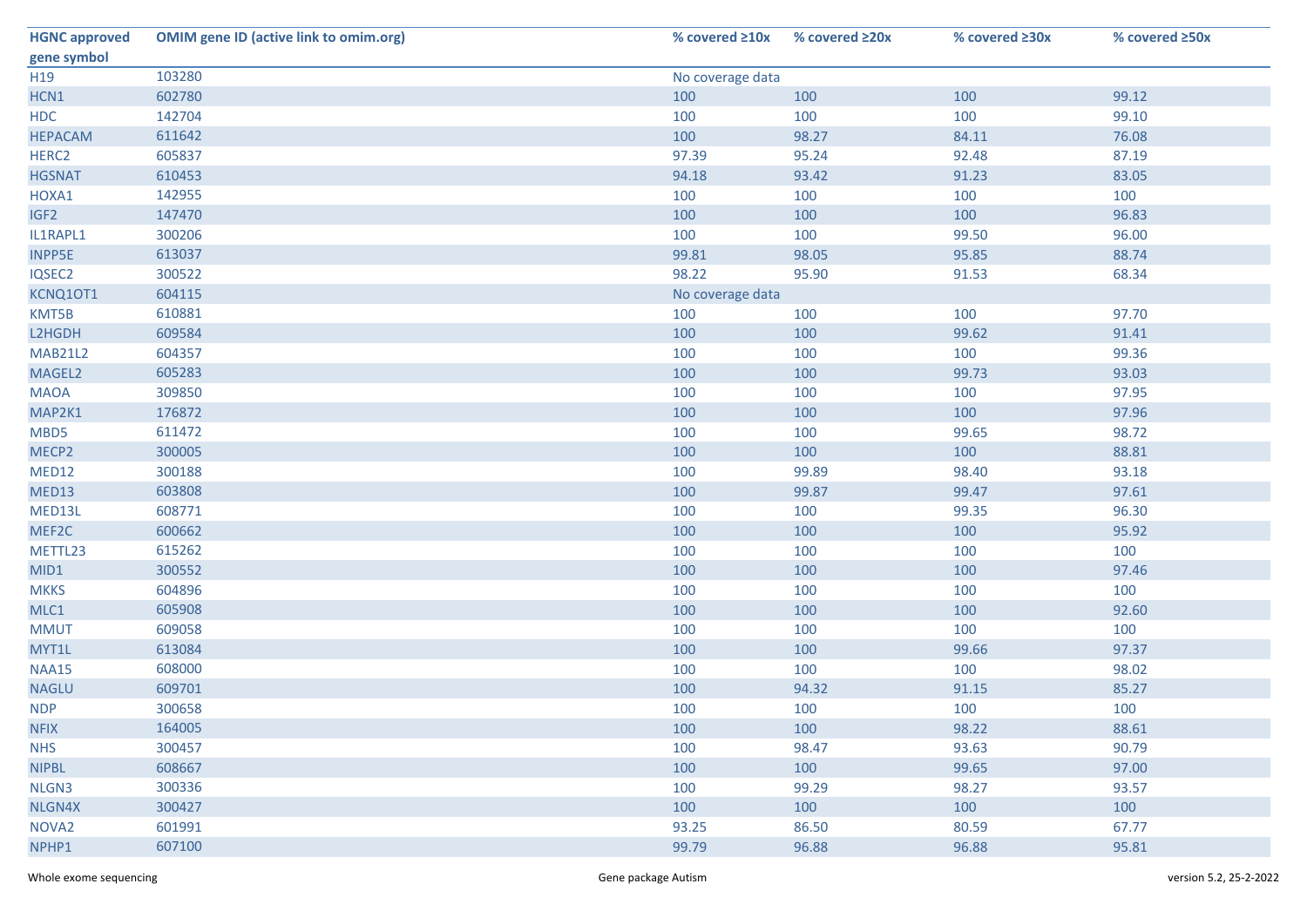| <b>HGNC approved</b> | <b>OMIM gene ID (active link to omim.org)</b> | % covered $\geq 10x$ | % covered $\geq 20x$ | % covered ≥30x | % covered ≥50x |
|----------------------|-----------------------------------------------|----------------------|----------------------|----------------|----------------|
| gene symbol          |                                               |                      |                      |                |                |
| NR2F1                | 132890                                        | 100                  | 97.29                | 93.34          | 85.21          |
| NRXN1                | 600565                                        | 100                  | 100                  | 100            | 100            |
| NSD1                 | 606681                                        | 100                  | 99.87                | 99.57          | 97.75          |
| NSUN2                | 610916                                        | 100                  | 97.72                | 94.39          | 90.51          |
| OPHN1                | 300127                                        | 100                  | 100                  | 100            | 98.90          |
| PAFAH1B1             | 601545                                        | 100                  | 100                  | 95.56          | 93.36          |
| PAH                  | 612349                                        | 100                  | 100                  | 100            | 100            |
| PAX6                 | 607108                                        | 100                  | 100                  | 100            | 100            |
| PCDH19               | 300460                                        | 100                  | 100                  | 100            | 99.05          |
| PEX7                 | 601757                                        | 100                  | 100                  | 99.06          | 87.85          |
| PHF8                 | 300560                                        | 100                  | 100                  | 98.72          | 92.75          |
| <b>PIGV</b>          | 610274                                        | 100                  | 100                  | 100            | 100            |
| POGZ                 | 614787                                        | 100                  | 100                  | 99.54          | 96.09          |
| POMGNT1              | 606822                                        | 100                  | 100                  | 100            | 98.99          |
| POMT1                | 607423                                        | 100                  | 100                  | 99.08          | 95.04          |
| PQBP1                | 300463                                        | 100                  | 100                  | 100            | 95.57          |
| <b>PRODH</b>         | 606810                                        | 99.23                | 96.85                | 94.69          | 87.40          |
| PRSS12               | 606709                                        | 100                  | 100                  | 100            | 97.56          |
| PTCHD1               | 300828                                        | 100                  | 100                  | 99.82          | 97.67          |
| <b>PTEN</b>          | 601728                                        | 100                  | 100                  | 100            | 100            |
| RAB39B               | 300774                                        | 100                  | 100                  | 100            | 100            |
| <b>RAX</b>           | 601881                                        | 100                  | 99.59                | 90.48          | 78.83          |
| RPGRIP1L             | 610937                                        | 99.73                | 98.44                | 96.86          | 92.30          |
| RXYLT1               | 605862                                        | 100                  | 100                  | 100            | 100            |
| SCN <sub>2</sub> A   | 182390                                        | 100                  | 100                  | 99.97          | 98.32          |
| SCN8A                | 600702                                        | 100                  | 100                  | 99.85          | 98.35          |
| SETD <sub>2</sub>    | 612778                                        | 100                  | 99.64                | 98.30          | 96.29          |
| SETD5                | 615743                                        | 100                  | 100                  | 99.85          | 97.41          |
| <b>SGSH</b>          | 605270                                        | 93.52                | 93.52                | 93.52          | 93.25          |
| SHANK2               | 603290                                        | 97.94                | 97.84                | 97.00          | 92.07          |
| SHANK3               | 606230                                        | 93.80                | 89.10                | 82.66          | 68.19          |
| <b>SLC35A3</b>       | 605632                                        | 100                  | 100                  | 100            | 100            |
| <b>SLC35C1</b>       | 605881                                        | 100                  | 100                  | 100            | 99.65          |
| SLC3A1               | 104614                                        | 100                  | 100                  | 100            | 98.87          |
| SLC6A1               | 137165                                        | 99.83                | 93.69                | 85.87          | 80.84          |
| SLC6A8               | 300036                                        | 99.70                | 91.39                | 77.18          | 53.90          |
| SLC7A9               | 604144                                        | 100                  | 100                  | 100            | 98.91          |
| SLC9A6               | 300231                                        | 100                  | 100                  | 98.84          | 95.42          |
| SLC9A9               | 608396                                        | 100                  | 100                  | 100            | 100            |
| SLITRK1              | 609678                                        | 100                  | 100                  | 100            | 100            |